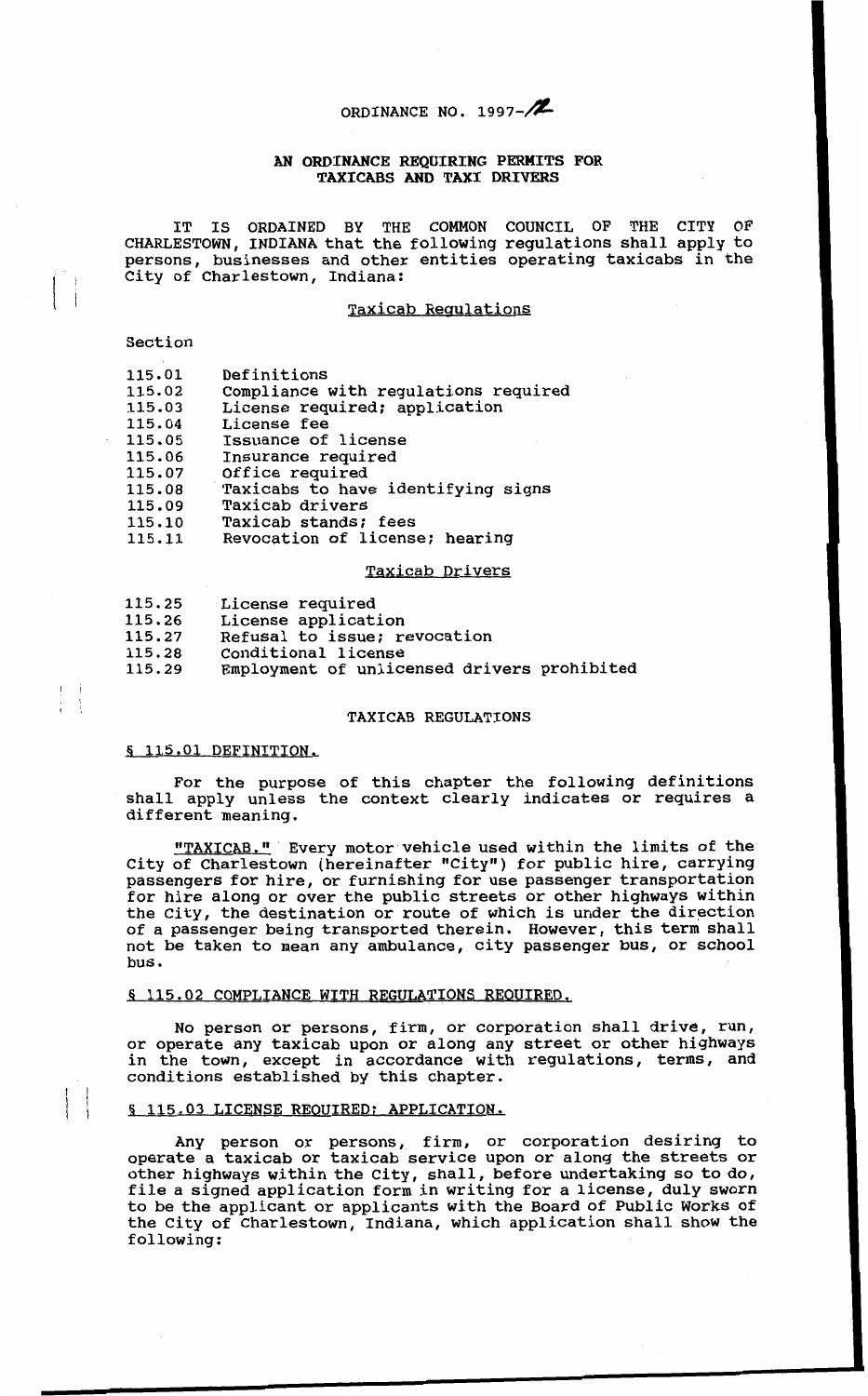**(A)** The name and address of the person, persons, partnership, firm, or corporation desiring the license: if a partnership or firm, the full name and address of each of the members thereof: if a corporation, the name and address of each of the officers thereof.

(B) That the applicant is financially able to render taxicab services as applied for and has the financial backing, including liabilities, as required by the City.

(C) That the applicant owns and is the sole owner of the taxicabs described in subdivision D below, in his service.

(D) The make, model, factory number, and state license number of each motor vehicle to be driven and operated as a taxicab.

#### **115.04** LICENSE **FEE.**

(A) Upon the filing of an application, the Board of Public Works shall then pass upon the application, taking into consideration the applicant, his financial standing, and his equipment for rendering taxicab service in the City. If the Board of Public Works finds that it is for the best interests of the City and the citizens thereof that the applicant be issued a license to operate a taxicab service, then the Board of Public Works shall instruct the Clerk-Treasurer to issue a license upon the compliance of the applicant with all other provisions of this chapter.

(B) The Clerk-Treasurer shall issue to the applicant, upon the approval of the Board of Works as above, a license upon the payment of a fee of \$20.00 for each taxicab to be operated, for any calendar year or fraction thereof the cabs are operated. The calendar year or fraction thereof the cabs are operated. The license shall continue in effect from year to year until revoked by the Board of Works so long as the applicant or licensee shall pay into the hands of the Clerk-Treasurer the license fee herein prescribed on or before January *20* of each year.

# .B **115.05** ISSUANCE **OF** LICENSE.

Upon filing the application, approval thereof by the Board of Public Works, the payment of the required fees as fixed in § **115.04,** and provided the other stipulations and conditions hereof have been met, the Clerk-Treasurer shall issue to the applicant a license permitting the operation of the motor vehicle or motor vehicles described in the application for one year, commencing January **1** and ending December **31** of each year, subject to revocation as hereafter provided.

# § **115.06** INSURANCE REQUIRED.

(A) No license shall be issued and no taxicab shall be operated on any street or highway within the City until there if filed with the Clerk-Treasurer of the City a policy of insurance executed by a company authorized to execute such instruments under the laws of the state, running for the year of the license to be issued to the applicant as by this chapter provided.

The insurance policy shall provide for the payment of any final judgment that may be rendered against the insured for damages to property, bodily injuries, or death of any passenger or passengers or any other person or persons resulting from collision or other accident for which **the** person, persons, firm, or corporation may be found liable while operating the taxicab described in the application, in a sum not less than the state statutory minimums for property damage and for injury or death of any person or persons. **(B)**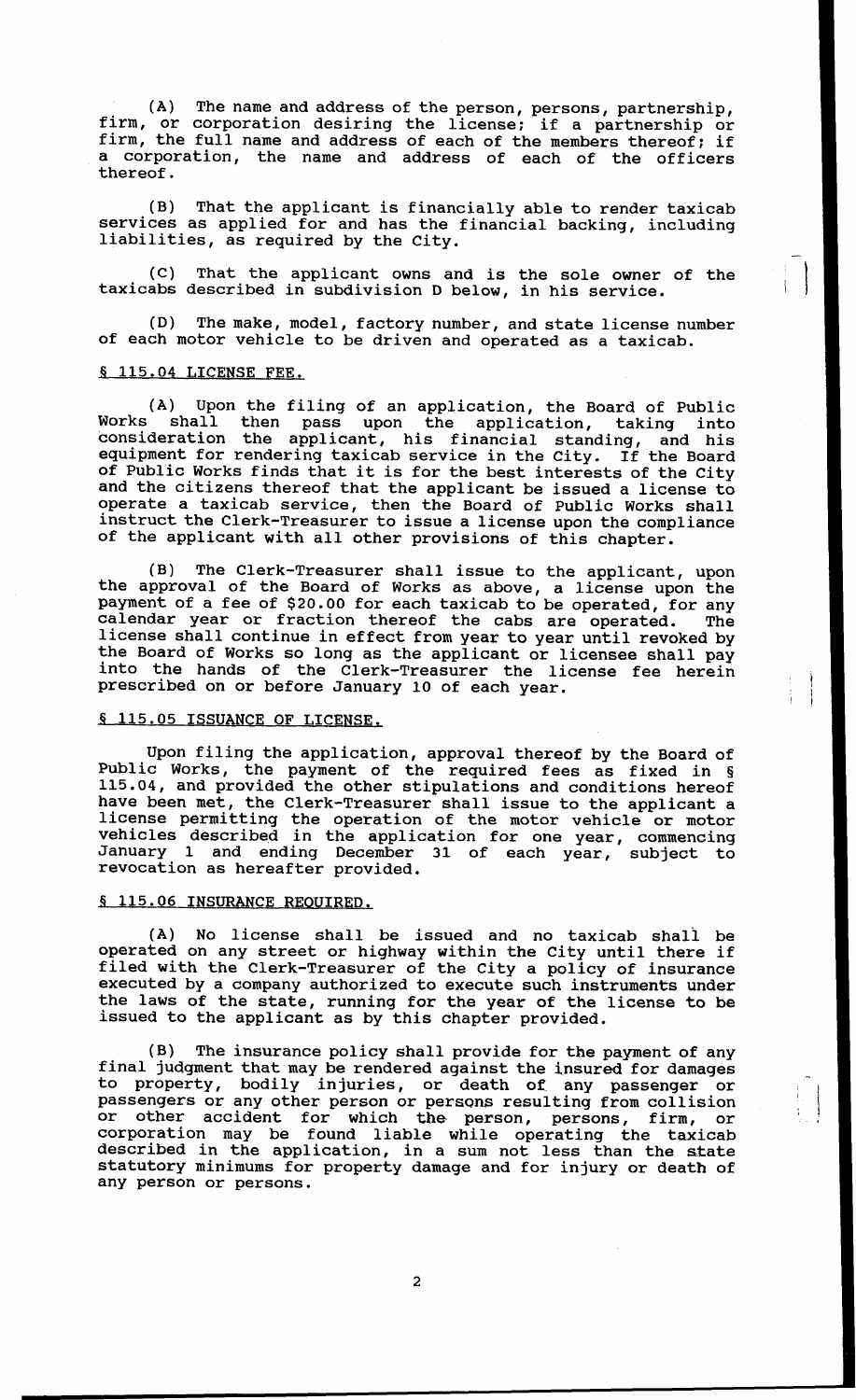(C) In the event that the state of Indiana does not specify the amount of insurance to be carried by a taxicab service, the City shall require insurance at a minimum of One Million Dollars **(\$1,000,000.00).** 

# *8* **115.07** OFFICE REOUIRED.

 $\vert \ \ \vert$ 

 $\mathbf{r} = \mathbf{r}$ 

No license shall be granted or issued to any person or persons, firm, or corporation, to operate any taxicab unless that person, persons, firm, or corporation, has a fixed and permanent office, residence, or place of business from which to operate, control, and regulate the operation of such taxicabs.

# **J 115.08** TAXICABS TO HAVE IDENTIFYING SIGNS.

It shall be unlawful for any person, firm, or corporation to use any motor vehicle for taxicab services unless that vehicle is designated as a taxicab by two **(2)** or more colored signs, which signs must be permanently painted of a fast color on the body of the vehicle. The signs must designate the person, persons, firm, or corporation to which the vehicle belongs, and must be readable at one hundred fifty (150) feet or more by **a** person of normal vision. Limousines shall be exempt from this requirement.

#### **§ 115.09 TAXICAB DRIVERS.**

It shall be the obligation of the owner or operator of any taxicab company which has secured a license to operate in the City to ascertain that each driver employed by that operator has obtained a public passenger chauffeur license to operate for hire passenger-transporting conveyances. Each driver shall present his license to the City Police Chief, or his designee, prior to entering any employment as a driver for the inspection of the Police Department and the driver shall be instructed by the Police Chief, or his designee, with respect to traffic ordinances of the  $\overline{\phantom{a}}$  city.

# $$115.10$  TAXICAB STANDS; FEES.

The Board of Public Works may set aside, near the place of business of the taxicab operator, not to exceed one parking space for each taxicab upon which a license fee of Ten Dollars **(\$10.00)**  has been paid, and hold such spaces open as a cab stand. Such cab stands shall not be subject to parking meter charges but the operator shall pay the sum of Twenty-Five Dollars **(\$25.00)** per year for each cab stand.

#### **\$ 115.11 REVOCATION OF LICENSE; HEARING.**

(A) The Board of Public Works of the City **may** suspend or revoke the license issued to and for any taxicab or taxicabs for the violation of this chapter, whether or not any criminal prosecution of the licensee is pending, upon proof and hearing thereof.

(B) Any license issued to any owner or owners, operator or operators under the terms and conditions of this chapter may be revoked or indefinitely suspended by the Board of Public Works, upon failure of the owner, owners, operator, or operators to operate a taxicab or taxicabs in compliance with the terms of this chapter and the laws of the state. However, the owner or owners, operator or operators of each taxicab shall be given five **(5)** days written notice of the violation, and upon hearing and proof thereof the license for the taxicab or taxicabs may be suspended for a definite period or revoked.

#### *3* **115.12** INSPECTIONS.

Any vehicle used a taxicab shall submit, upon request, to a safety inspection by a member of the Charlestown Police Department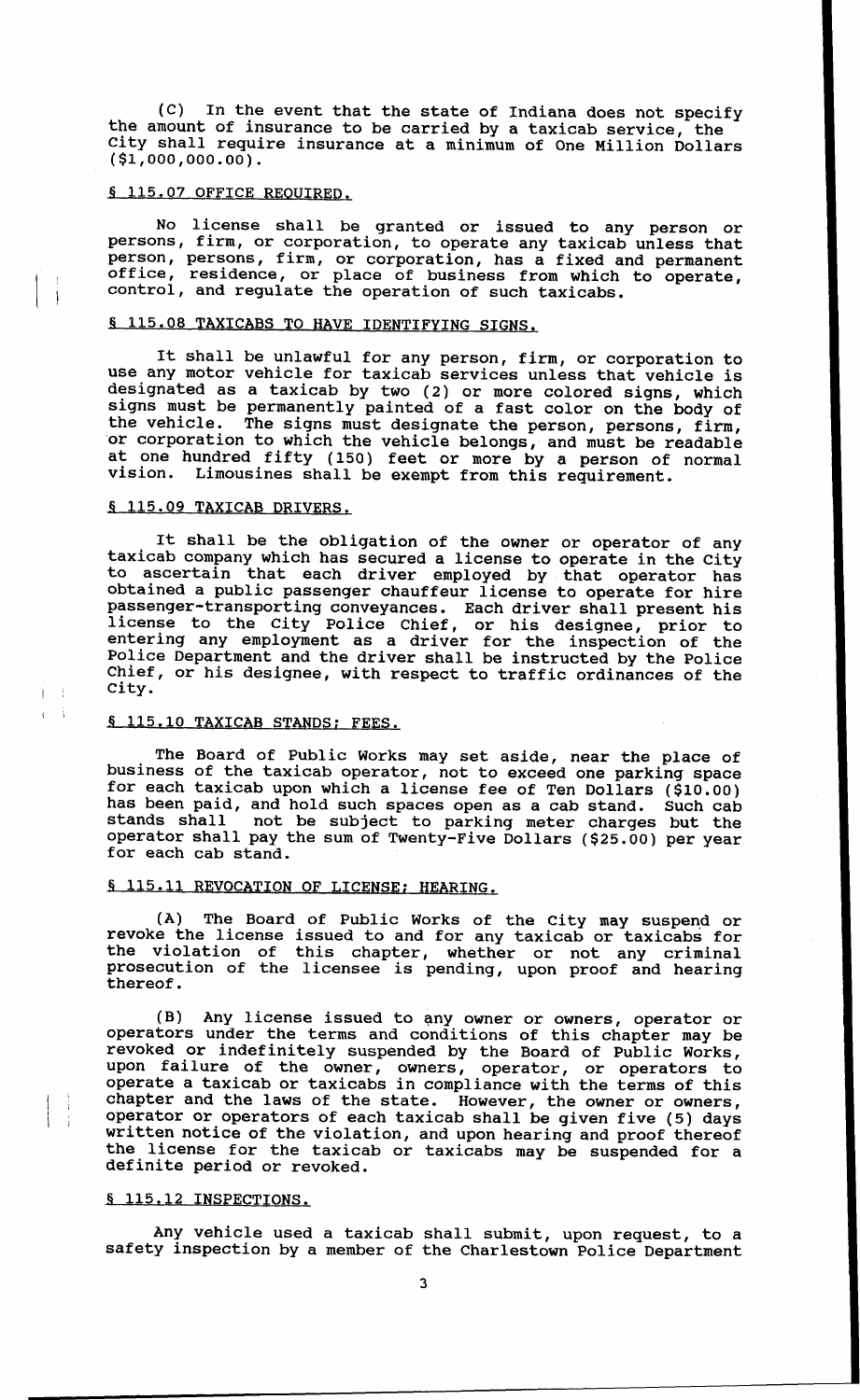or the department's designee and further shall submit, upon request, to inspection and verification of all meters or rate department's designee. devices by the Department of Weights and Measures or such

#### **3 115.13** RATES. <sup>I</sup>

I

I

I

I

I

I

I

I

The rates charged by a taxicab service shall not exceed the following:

A. \$3.00 for the first mile; **\$1.50** for each additional mile; and I

30 cents for each minute of waiting. B.

No taxicab service may charge a rate less than 80% of the maximum charges outlined above.

No additional charge may be made for the following: luggage, grocery bags, laundry, wheelchairs, seeing eye dogs, or multiple passengers.

# TAXICAB DRIVERS

# **115.25** LICENSE REOUIRED.

It shall be unlawful for any person to operate a taxicab as a driver hereof within the City without first having secured a license so to do from the City. It shall be unlawful for any person to operate a taxicab as a driver thereof without having on his person a taxicab driver's license issued by the City.

#### **115.26** LICENSE APPLICATION,

Every person desiring to drive a taxicab in the City shall before undertaking so to do, file an application in writing for a taxicab driver's license, duly sworn by the applicant, with the City Clerk-Treasurer, which applications shall show the following:

The name and present address of the Applicant. (A)

The address of each place of residence of the applicant during the last two (2) years prior to the date of the application. (B)

The place of employment, the kind of employment, the name of each of the employers of the applicant for the last five (5) years immediately preceding the date of the application. *(e)* 

(D) The applicant's experience in automobile operation.

intoxicating liquors. (E) Whether or not the applicant has ever used or does use

(F) Whether or not the applicant has ever been charged or convicted in any court for any crime or misdemeanor, and if so, the facts and details concerning each conviction.

(G) The applicant's state passenger chauffeur's license number.

(H) The applicant shall also at the time of filing an application for **a** taxicab driver's license, pay to the Clerk-Treasurer the sum of Fifteen Dollars (\$15.00) for an annual taxicab driver's license. The license shall expire one **(1)** year after issuance unless it is revoked pursuant to the provisions of this chapter.